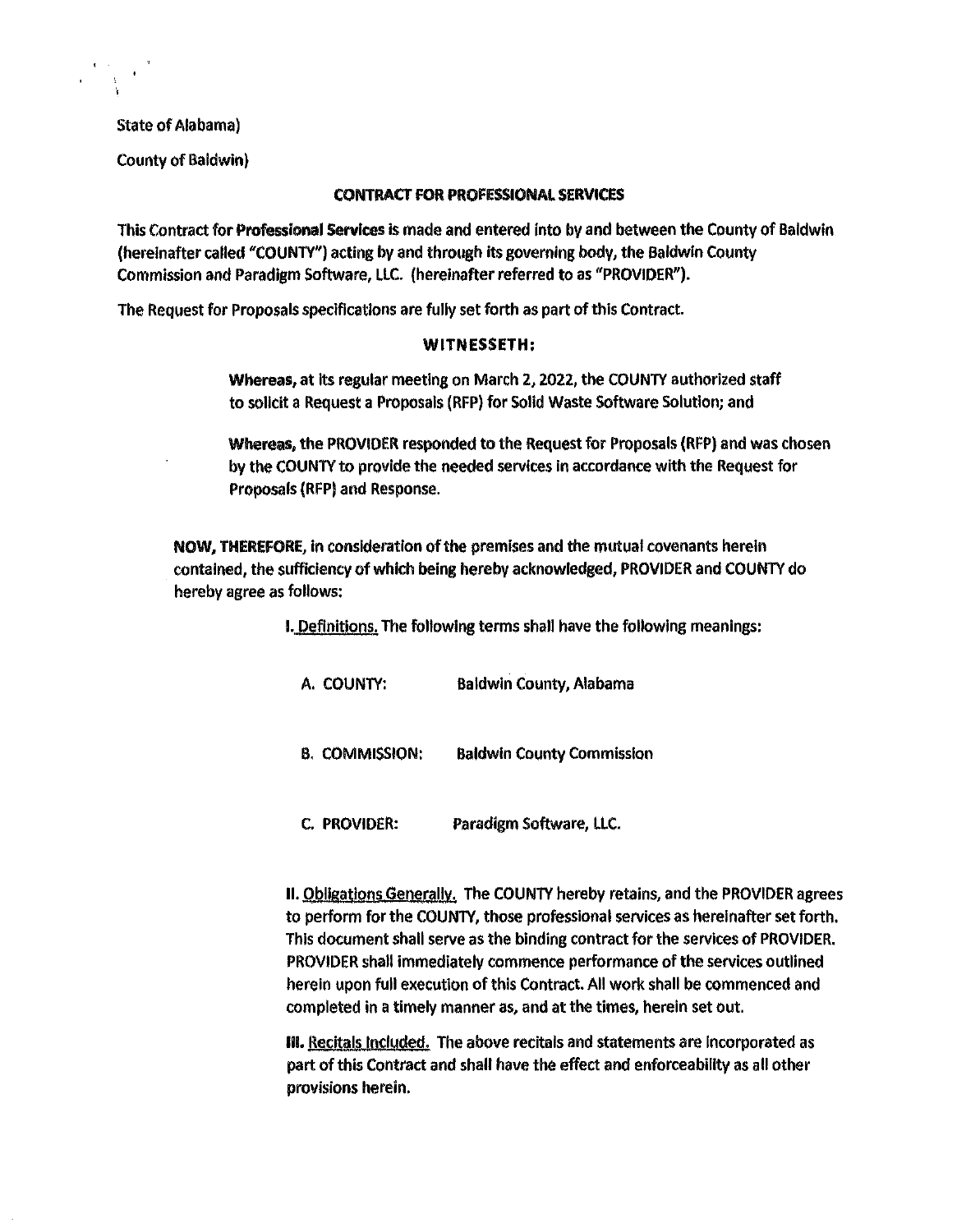IV. Professional Qualifications. For the purpose of this Contract, the PROVIDER represents and warrants to the COUNTY that it possesses the professional, technical, and administrative personnel with the specific experience and training necessary to provide the professional services required herein.

 $\label{eq:1.1} \mathbf{V}^{(1)} = \frac{1}{\mathbf{V}} \mathbf{U}^{(1)}$ 

v. No Prohibited Exclusive Franchise. The COUNTY neither perceives nor intends, by this Contract, a granting of an exclusive franchise or violation of Art. I, Section 22 of the Alabama Constitution.

VI. Representation/Warranty of Certifications. Etc. PROVIDER represents and warrants that PROVIDER is presently certified, licensed and otherwise permitted under all necessary and applicable laws and regulations to perform the services herein, and that PROVIDER shall renew, maintain, and otherwise ensure that all such certifications, licenses, and permits are current and valid, without interruption, for and through completion of the services. The representation and warranty aforesaid is a material inducement to the COUNTY in entering this Contract, and the parties agree that the breach thereof shall be deemed material at the County's option.

VII. Legal Compliance. PROVIDER shall at all times comply with all applicable federal, State, local and municipal laws and regulations.

VIII. Independent Contractor. PROVIDER acknowledges that it is an independent contractor, and PROVIDER shall at all times remain as such In performing the services under this Contract. PROVIDER is not an employee, servant, partner, or agent of the COUNTY and has no authority, whether express or implied, to contract for or bind the COUNTY in any manner. The parties agree that PROVIDER shall be solely responsible for and shalt have full and unqualified control over developing and implementing its own means and methods, as it deems necessary and appropriate in providing the aforementioned services, and that the COUNTY'S interests herein are expressly limited to the results of said services. PROVIDER is not entitled to unemployment insurance benefits, and PROVIDER is responsible for and obligated to pay any and all federal and state income tax on any monies paid pursuant to this Contract.

IX. No Agency Created, It is neither the express nor the Implied intent of PROVIDER or COUNTY to create an agency relationship pursuant to this Contract. Therefore, the PROVIDER does not in any manner act on behalf of COUNTY, and the creation of such a relationship is prohibited and void.

x. Unenforceable Provisions. If any one or more of the provisions contained herein shall, for any reason, be held to be invalid, Illegal, or unenforceable in any respect, then such provision or provisions shall be deemed severable from the remaining provisions hereof, and such invalidity, Illegality or unenforceabillty shall not affect any other provision hereof. This Contract shall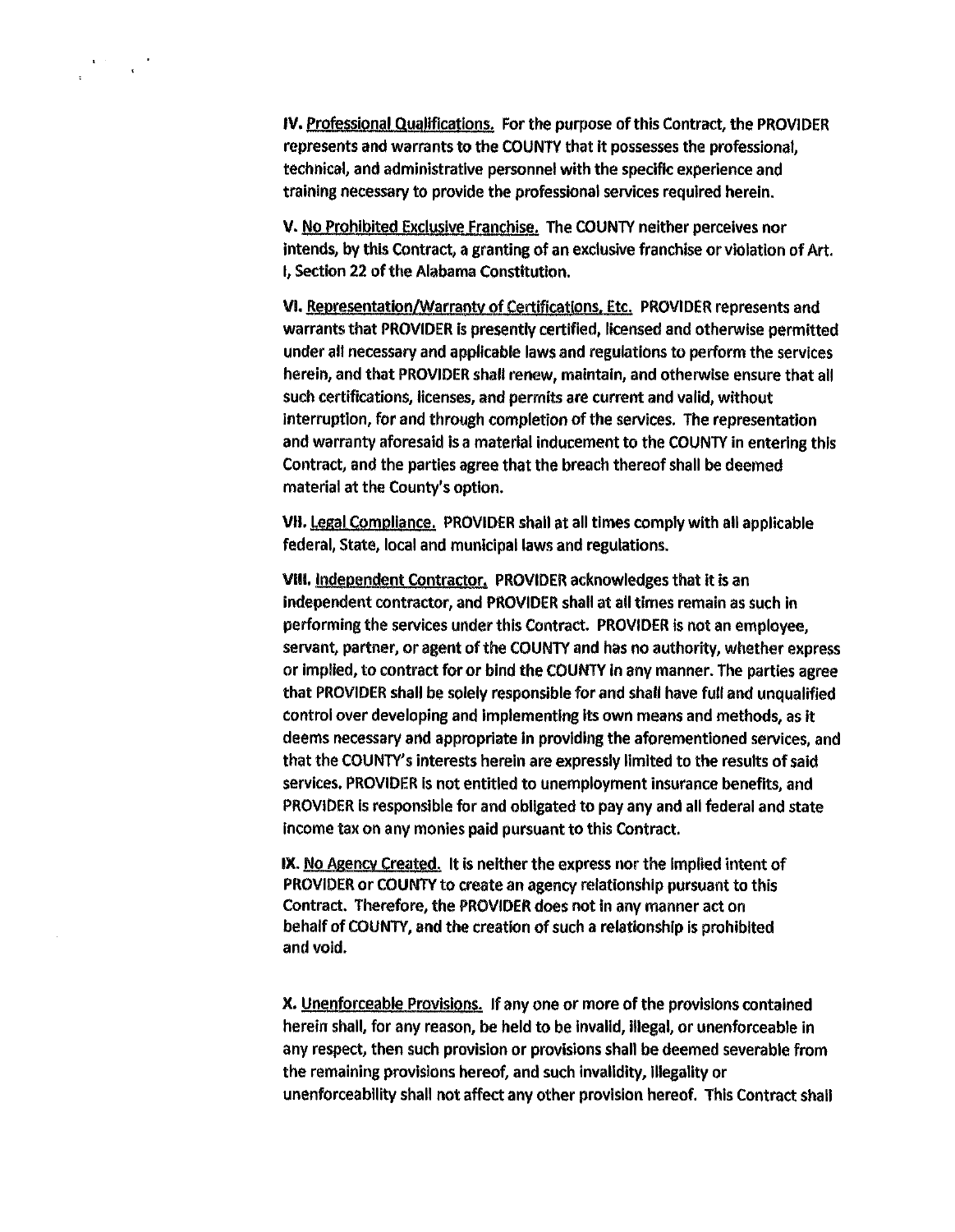be construed as if such invalid, illegal or unenforceable provision had never been contained herein.

XI. Entire Agreement. This Contract represents the entire and integrated agreement between COUNTY and PROVIDER and supersedes all prior negotiations, representations, or agreements, either written or oral. This contract may be amended only by written instrument signed by all parties.

XII. failure to Strictly Enforce Performance. The failure of the COUNTY to Insist upon the strict performance of any of the terms, covenants, agreements, and conditions of this Contract shall not constitute, and shall never be asserted by PROVIDER as constituting, a default or be construed as a waiver or relinquishment of the right of the COUNTY to thereafter enforce any such term, covenant, agreement, or condition, but the same shall continue in full force and effect.

XIII. Assignment. This Contract or any interest herein shall not be assigned transferred or otherwise encumbered by PROVIDER without the prior written consent of the COUNTY, which may be withheld or granted in the sole discretion of the COUNTY.

XIV. Ownership of Documents/Work. The COUNTY shall be the owner of all copyright or other intellectual property rights in reports, documents and deliverables produced and paid for under this Contract, and to the extent permitted by Alabama law, any such material may be reproduced and reused at the discretion of the COUNTY without payment of further consideration. PROVIDER shall not transfer, disclose, or otherwise use such information for any purpose other than in performance of the services hereunder, without the COUNTY'S prior written consent, which may be withheld or granted in the sole discretion of the COUNTY.

XV. Notice. Notice required herein shall be in writing, unless otherwise allowed, and said notice shall be deemed effective when received at the following addresses:

| <b>PROVIDER:</b> | Paradigm Software, LLC           |  |
|------------------|----------------------------------|--|
|                  | 113 Old Padonia Rd. Suite 200    |  |
|                  | Cockeysville, MD 20130           |  |
|                  | <b>ATTN: Andrew Twigg</b>        |  |
| COUNTY:          | <b>Baldwin County Commission</b> |  |
|                  | c/o Chairman                     |  |
|                  | <b>312 Courthouse Square</b>     |  |
|                  | Suite 12                         |  |
|                  | Bay Minette, AL 36507            |  |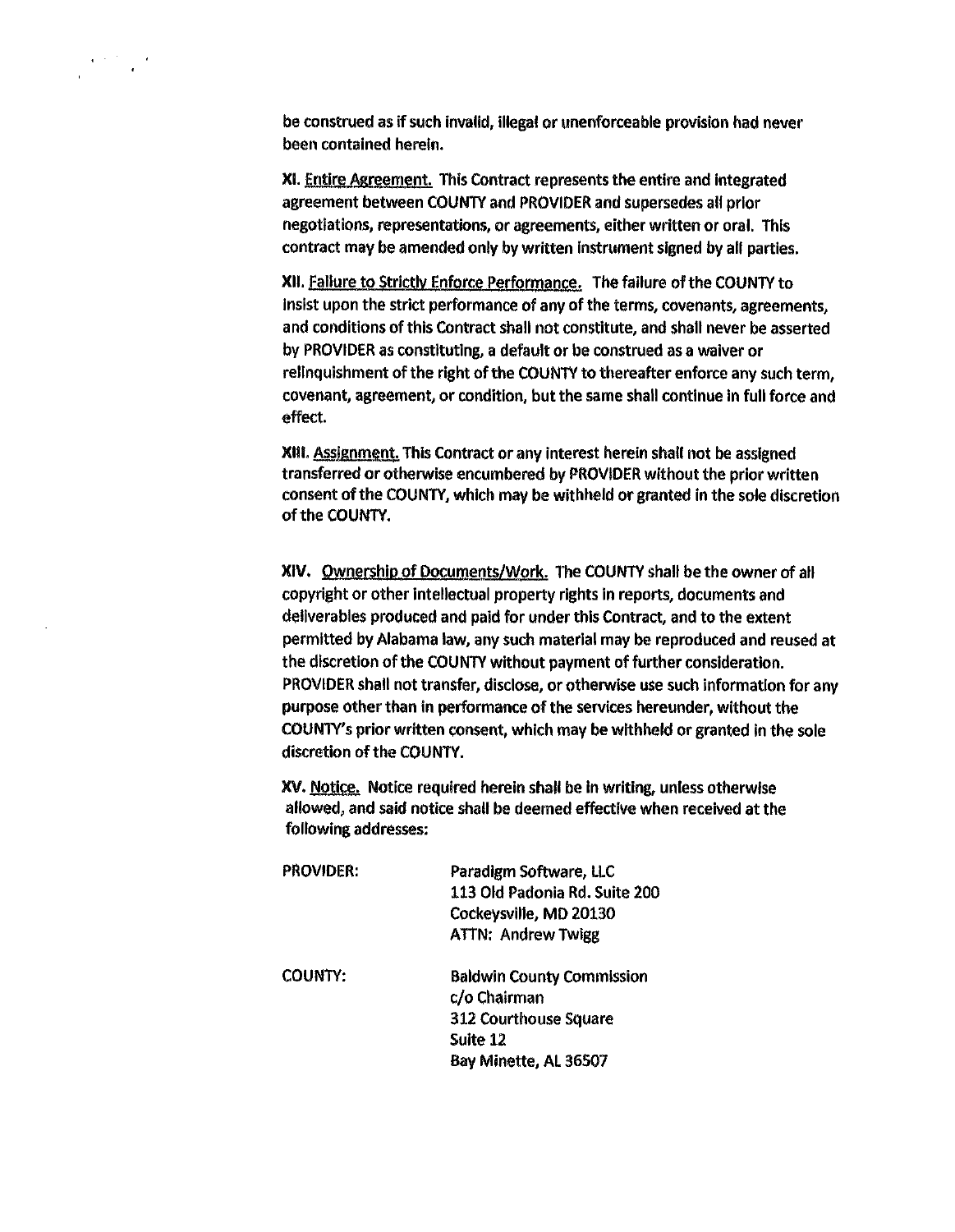XVI. Services to be Rendered. PROVIDER is retained by the COUNTY as a professionally qualified contractor. The general scope of work for the services shall include all the terms and Conditions of "Request for Proposals," the same being expressly incorporated herein by reference, and without limitation will encompass:

"All provision and conditions and/or specifications listed/stated in the Request for Proposals for Solid Waste Software Solution for the Baldwin County Commission."

- A. PROVIDER will provide ongoing communications with COUNTY regarding this service, including updates, emails, etc., as requested. Additionally, PROVIDER will meet with COUNTY as needed or requested.
- 8. PROVIDER is responsible for the professional quality, technical accuracy, timely completion, and coordination of all services furnished by or in relation to this Contract.
- C. PROVIDER represents and warrants that its services shall be performed within the limits and standards provided by the COUNTY, in a manner consistent with the level of care and skill ordinarily exercised by similar providers under similar circumstances at the time the services are performed.

### XVII. General Responsibilities of the COUNTY.

- A. The COUNTY shall provide reasonable notice to PROVIDER whenever the COUNTY actually observes or otherwise actually becomes aware of any development that affects the scope or time of PROVIDER's services hereunder or any defect or nonconformance in the work of PROVIDER.
- 8. The COUNTY shall pay to PROVIDER the compensation as, and subject to the terms set out below.

XVIII. Termination of Services. The COUNTY or PROVIDER may terminate this contract, with or without cause or reason, by giving thirty (30) days written notice of such to the other party. Upon receipt of such notices, PROVIDER shall discontinue its work to the extent specified in the notice.

In the event of termination, the COUNTY shall pay PROVIDER for all services satisfactorily rendered, and for any expenses deemed by COUNTY to be a reimbursable expense incurred pursuant to this Contract and prior to the date of termination.

XIX. Compensation Limited. The compensation to be paid to the PROVIDER shall be the full compensation for all work performed by PROVIDER under this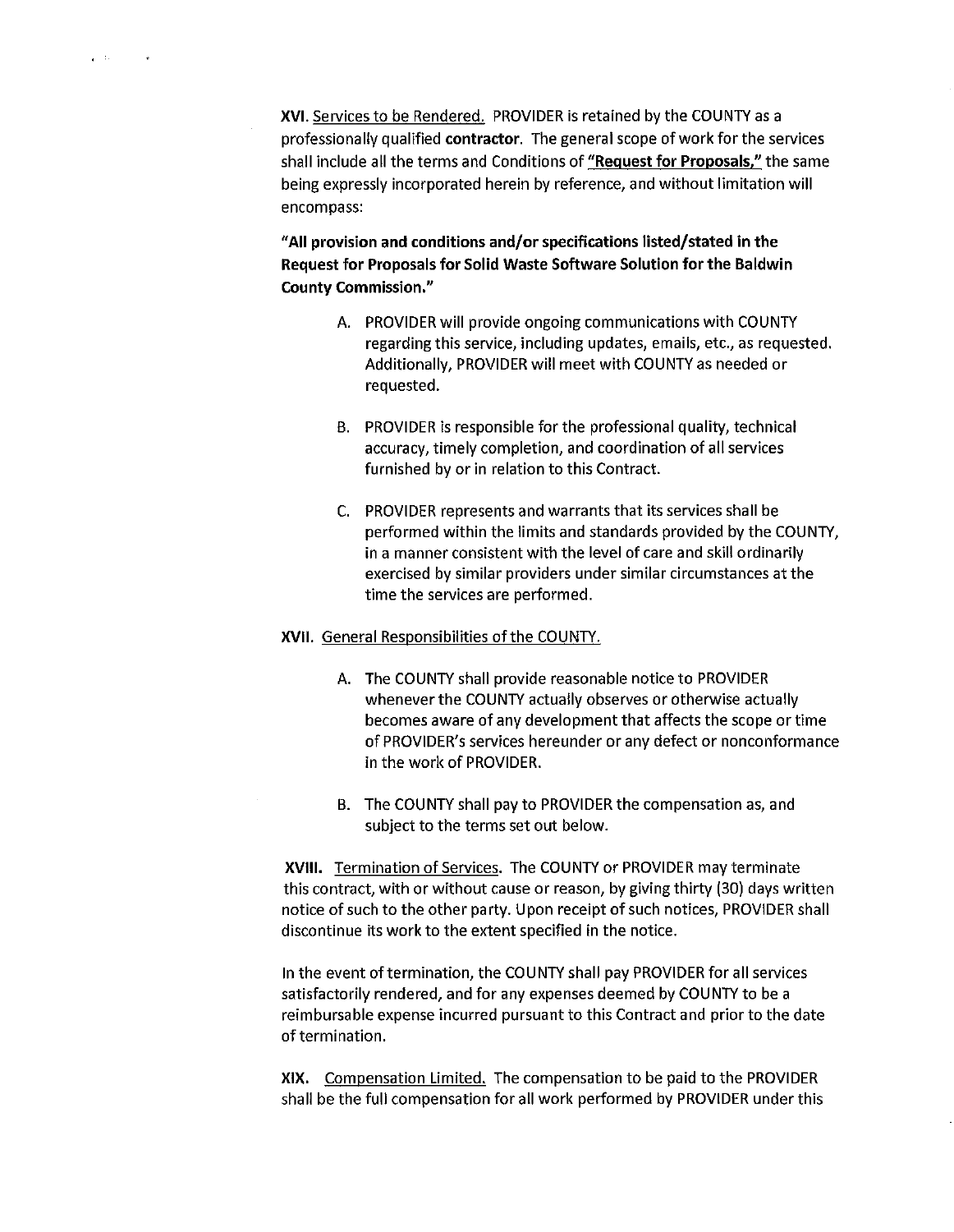Contract. Any and all additional expenditures or expenses of PROVIDER, not listed in full within this Contract, shall not be considered as a part of this Contract and shall not be demanded by PROVIDER or paid by COUNTY.

XX. Direct Expenses. Compensation to PROVIDER for work shall be paid per "ATTACHMENT A". Said compensation shall be all inclusive, including without limitation, reimbursement of all cost, incidentals and operating expense associated with those directly engaged in performance of the requested services

XXI. Method of Payment. PROVIDER shall submit invoices to the COUNTY for payment for work performed. Such invoice shall be accompanied by a detailed account of compensation to be paid PROVIDER.

Payment shall be made by the COUNTY within thirty (30) days of the approval of the invoice submitted by the PROVIDER. The COUNTY agrees to review and approve invoices submitted for payment in a timely manner.

XXII. Effective and Termination Dates, This Contract shall be effective for twelve (12) months and commence immediately upon the same date as its full execution, with an option to issue two (2) additional twelve (12) month contracts or extend the first contract until such time that a new contract can be bid and awarded. Any additional contract or extensions will be at the same prices, terms, and conditions. Any successive contract(s) must have the written approval of both the County and the Provider no later than thirty (30) days prior to the expiration of the original contract. [Nothing herein stated shall prohibit the parties from otherwise terminating this Contract according to the provisions herein.]

XXIII. Force Maleure. The Parties hereto shall incur no liability to the other if performance becomes impossible or impracticable by reason of an event or effect that the parties could neither have anticipated nor controlled. This allowance shall include both an act of nature and acts of third parties. Any costs that would otherwise be Incurred and/or necessitated by the provisions herein shall be alleviated for either party by such event or effect.

XXIV. Indemnification. PROVIDER shall indemnify, defend and hold County, and its Commissioners, affiliates, employees, agents, and representatives (collectively referred to in this Section XXIV as "COUNTY") harmless from and against any and all claims, demands, liabilities, damages, losses, judgments, costs, and expenses Including, without limitations, attorneys' fees, and costs, for any and all personal injury (including death) and property damage of any kind or nature whatsoever, incurred by, asserted against, or imposed upon COUNTY, as a result of or in any manner related to provision of services hereunder, or any act or omission, by PROVIDER. PROVIDER shall provide the COUNTY with proof of general liability coverage including the COUNTY as an additional insured. This indemnification shall survive the expiration or termination of this Contract.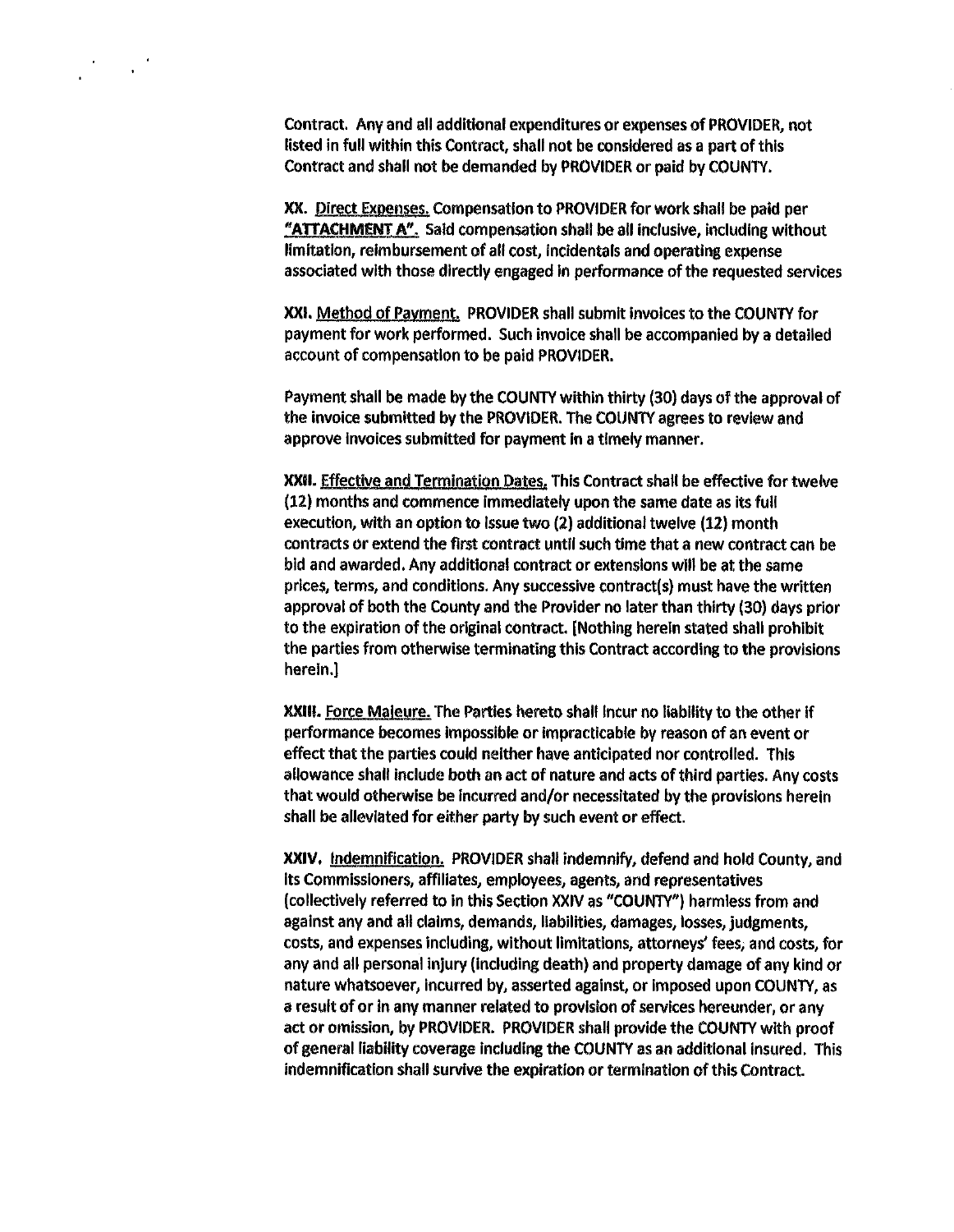XXV. Number of Originals. This Contract shall be executed with three (3) originals, each of which are equally valid as an original.

XXVI: Governing Law: This Contract In all respects, including without limitation Its formation, validity, construction, enforceability and available remedies, shall be governed by the laws of the State of Alabama, without regard to Alabama conflict of law principles.

XXVll: Insurance: Prior to performing services pursuant to this Contract, Provider shall carry, with insurers satisfactory to County, throughout the term of hereof, Auto Liability Insurance, including owned, hired and non-owned vehicles, with limits of not less than \$1,000,000, combined single limit, for both bodily injury liability and property damage liability each occurrence; Commercial General Liability Insurance, Including all contractual liability hereunder, with limits not less than \$1,000,000, combined single limit, for both bodily injury liability and property damage liability each occurrence; and Worker's Compensation Insurance, meeting the statutory limits of the State of Alabama and Employer's Liability Insurance fully covering all employees and supervisors participating in the work at the subject property site. All liability insurance shall name the County as an additional insured. Prior to commencing operations hereunder, a Certificate of Insurance evidencing such coverage, satisfactory to County, shall be furnished to County, which shall specifically state that such insurance shall provide for at least ten (10) days' notice to County In the event of cancellation, termination, or any change In such insurance policies. The workers compensation certificate shall bear an endorsement clearly evidencing a waiver of the right of subrogation against County and County Representatives. Should Provider fail to furnish current evidence upon demand of any insurance required hereunder, or in the event of cancellation, termination or change in any such insurance, County may, at its option, suspend this Contract until insurance is obtained, terminate this Contract Immediately without further action, or hold Provider in material default and pursue any and all remedies available.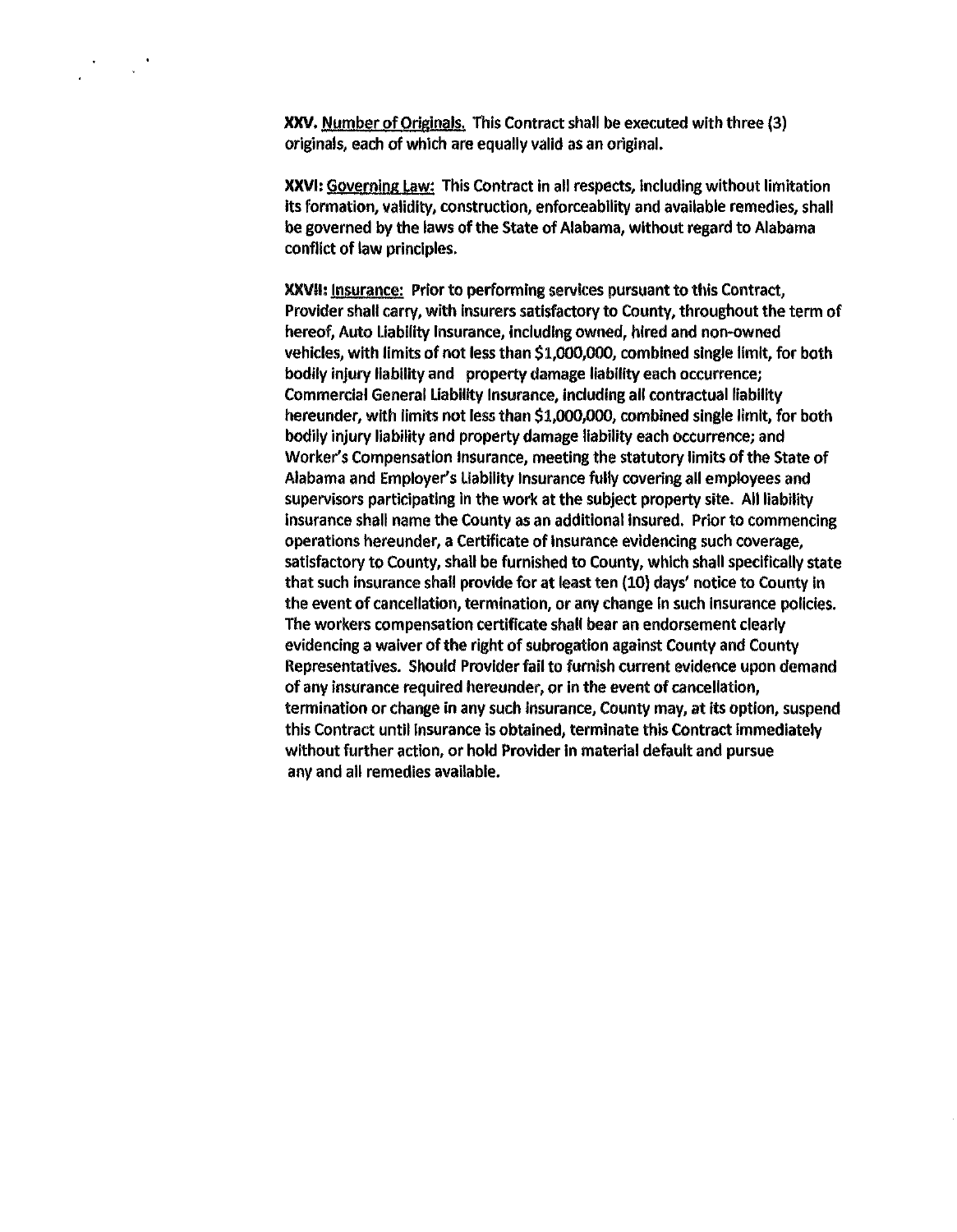IN WITNESS WHEREOF, the parties hereto have executed this Contract on the last day of execution by the COUNTY as written below.

ATTEST: COUNTY LA COUNTY ATTEST:<br>JAMES E. BALL, Chairman /Date /Date Ronald J. Cink :::::: /Date /Date  $Budget Director$ <br>Budget Director<br> $\begin{bmatrix} . & . & . \\ . & . & . \\ . & . & . \\ . & . & . \\ . & . & . \\ . & . & . \\ . & . & . \\ . & . & . \\ . & . & . \\ . & . & . \\ . & . & . \\ . & . & . \\ . & . & . \\ . & . & . \\ . & . & . \\ . & . & . \\ . & . & . \\ . & . & . \\ . & . & . \\ . & . & . \\ . & . & . \\ . & . & . \\ . & . & . \\ . & . & . \\ . & . & . \\ . & . & . \\ . & . & . \\ . & . & . \\ . & . & . \\ . & . & . \\ . & . & . \\ . & . & .$ Budget Director<br>State of Alabama )<br>State of Alabama ) County of Baldwin

ari etta Grool can Notary Public in and for said County, in said State, hereby certify that, James E. Ball, whose name as Chairman of Baldwin County Commission, and Ronald J. Cink, whose name as Budget Director, are known to me, acknowledged before me on this day that, being informed of the contents of the Contract for Professional Services, they, as such officers and with full authority, executed same knowingly and with full authority to do so on behalf of said Commission.

GIVEN under my hand and seal on this the  $\int$  day of

U welle Und antilde in

• 2022. "' *''1* .... <sup>1</sup>

*0* 

<sup>~</sup>.· ·· ···. <sup>~</sup>·.. <sup>~</sup>

Notary Public *'''*<br> **A** Commission Expires **Commission** Expires **My Commission Expires** 

My Commission Expires: **B.** • July 14, 2025

**SIGNATURE AND NOTARY PAGE TO FOLLOW**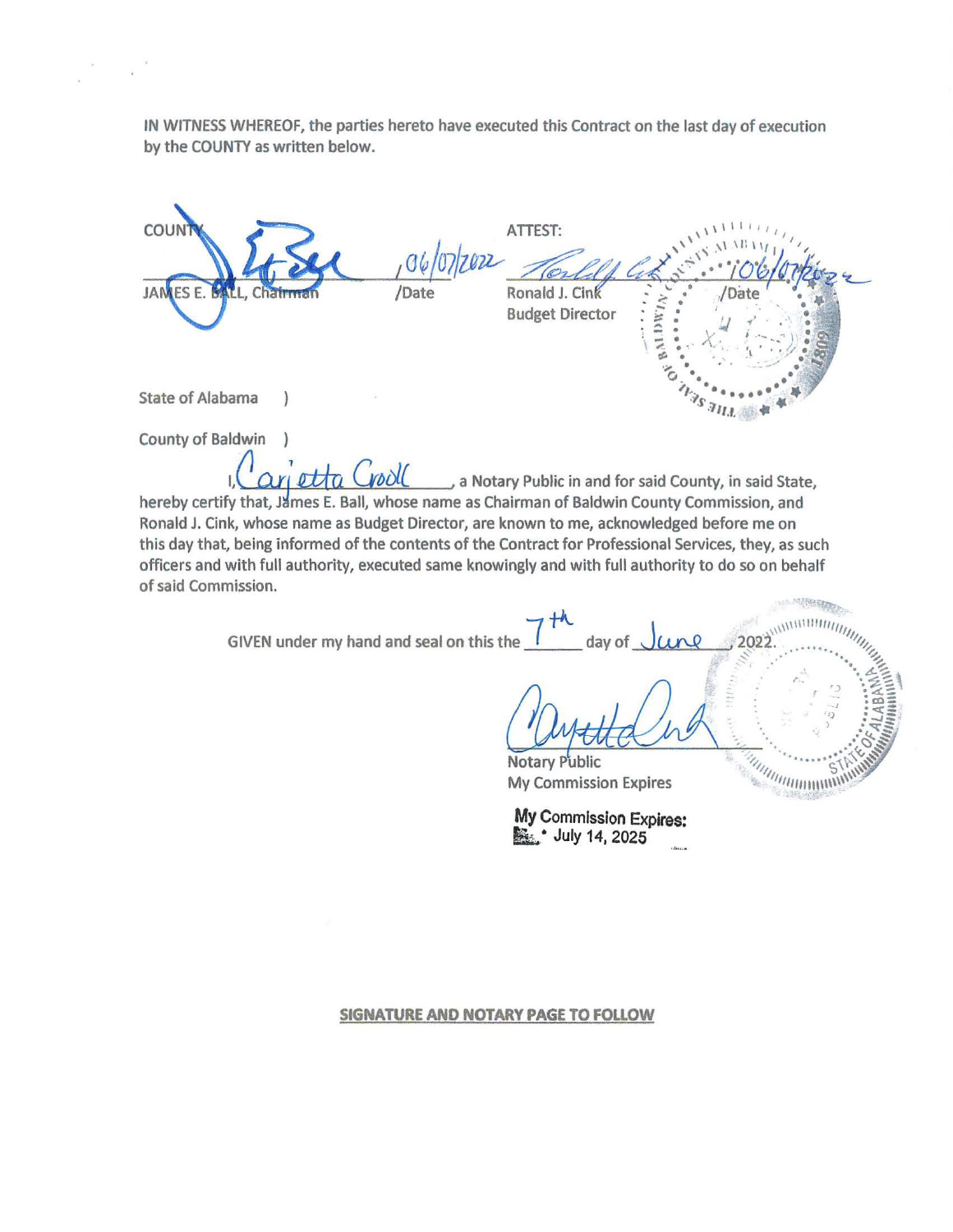PROVIDER:

Paradigm Software, LLC. Faction Barboury 05/27/2022<br>By Jockie W. Barlow 1 Date<br>Its President and Chief Operating Officer

State of  $M$ avy land  $\Box$ County of Washington)

I,  $Andv$ cw  $Twig$ , Notary Public in and for said County and State, hereby certify that  $\bigcup \alpha$ *ckic:* Barlow as President + COO of Paradigm Software, LLC., whose name is signed to the foregoing in that capacity, and who is known to me, acknowledged before me on this day that, being informed of the contents of the foregoing, he executed the same voluntarily on the day the same bears date for and as an act of said Paradigm Software, LLC.

GIVEN under my hand and seal on this the  $\sqrt{27}$  day of  $\sqrt{1}$   $\alpha$   $\gamma$  . 2022.

 $\frac{1}{\sqrt{1-\frac{1}{1-\frac{1}{1-\frac{1}{1-\frac{1}{1-\frac{1}{1-\frac{1}{1-\frac{1}{1-\frac{1}{1-\frac{1}{1-\frac{1}{1-\frac{1}{1-\frac{1}{1-\frac{1}{1-\frac{1}{1-\frac{1}{1-\frac{1}{1-\frac{1}{1-\frac{1}{1-\frac{1}{1-\frac{1}{1-\frac{1}{1-\frac{1}{1-\frac{1}{1-\frac{1}{1-\frac{1}{1-\frac{1}{1-\frac{1}{1-\frac{1}{1-\frac{1}{1-\frac{1}{1-\frac{1}{1-\frac{1}{1-\frac{1}{1-\frac{1}{1-\frac{1}{1-\$ 

Notary Public, Maryland My Commission Expires  $O(108/9024)$ 

ANDREW BLAKE TWIGG No tary Public -M aryland Washington County My Commission Expires<br><u>D6/08/2024</u>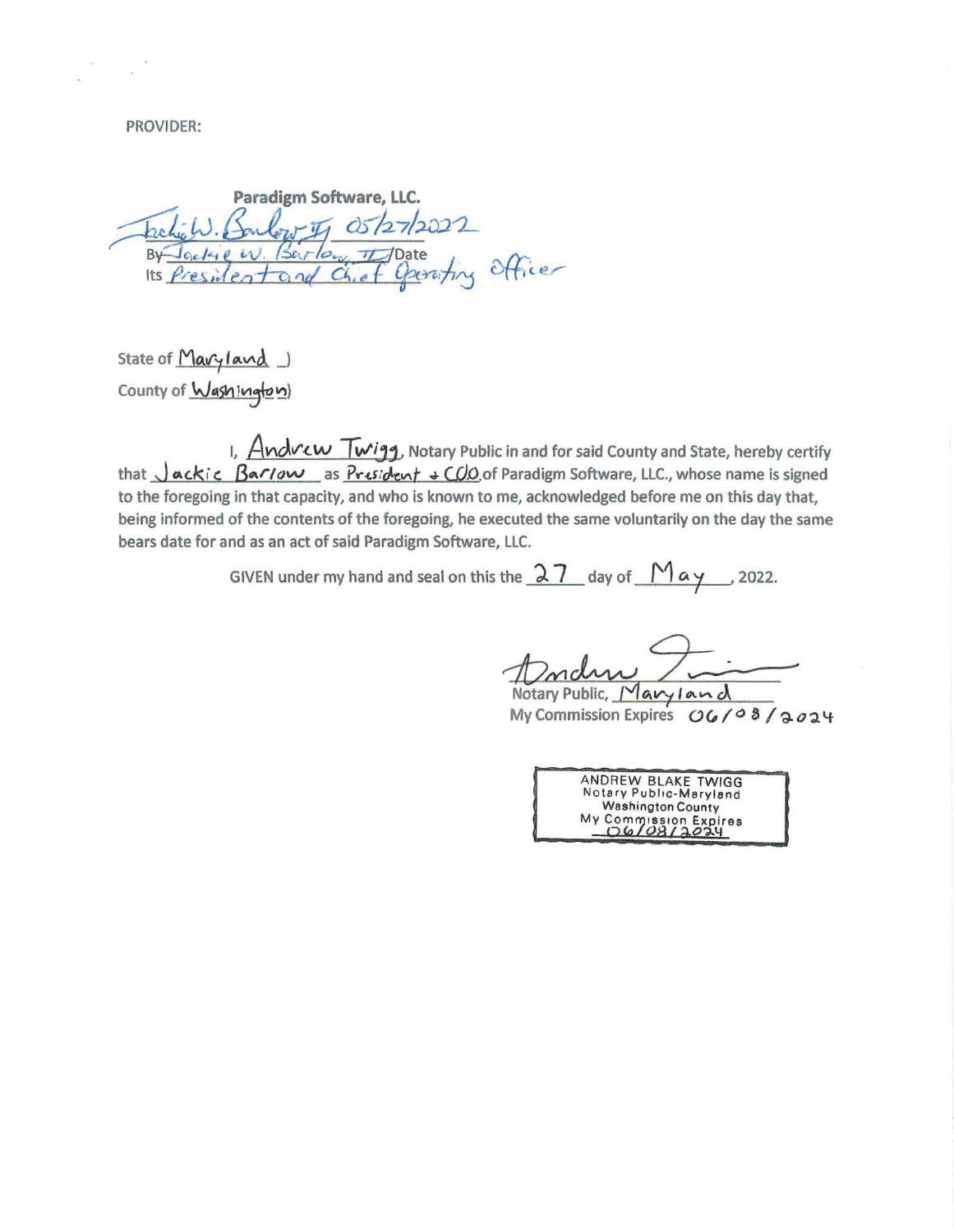## 'ATTACHMENT A"

## $\curvearrowright$  1.0  $\,$  Request for Proposal Response Form  $\,$

Date: January 13, 2022

*r* 

*(* 

Out of State: Yes If yes, State File: 617-436 / Business Privilege Tax: BPT-R00651015 Registration Number

Company Name: Paradigm Software. LLC

Address: 113 Old Padonia Rd. Suite 200. Cockeysville MD, 20130

Name of Company Representative: Andrew Twigg

Position: Business Development Supervisor

Phone: 410-329-1300 ext. 3

Fax: 443-275-2509

Email: andrew.twigg@paradigmsoftware.com

Paradigm Software, L.L.C. **Page 7**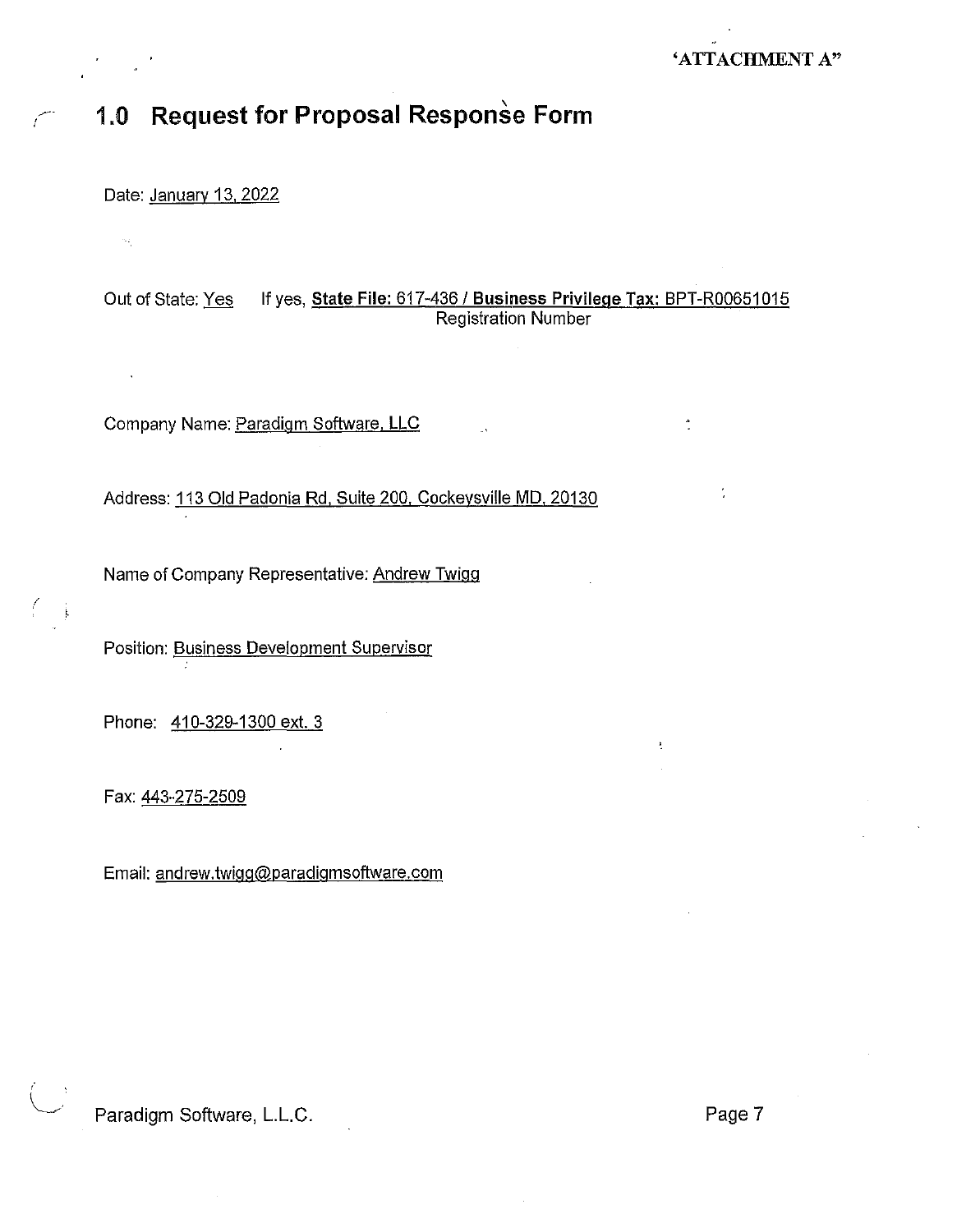## **'ATTACHMENT A"**

# **4.0 Budget**

| Qty                                   | UM  | <b>Item/Description</b>                                                                                                                                                                                                                                                                                                | <b>Unit Cost</b> | <b>Extended Cost</b>        |
|---------------------------------------|-----|------------------------------------------------------------------------------------------------------------------------------------------------------------------------------------------------------------------------------------------------------------------------------------------------------------------------|------------------|-----------------------------|
| 10.00                                 | EA  | CompuWeigh Program License (concurrent<br>user) - (Concurrent)                                                                                                                                                                                                                                                         | \$525.00         | \$5,250.00                  |
| 6.00                                  | LN  | WeighStation Program License - (Two for Magnolia<br>Landfill - One Inbound, One Outbound<br>Two for MacBride Landfill - One Inbound, One Outbound<br>One for Bay Minette Transfer Station - Bi-Directional Lane<br>One for Eastfork Lanfill - Bi-Directional Lane)                                                     | \$5,775.00       | \$34,650.00                 |
| 6.00                                  | LN  | WeighPay Module - (Assuming client is processing<br>transactions on both inbound and outbound lanes - Client<br>must enter into an agreement with a Paradigm approved<br>credit card provider. All costs associated with credit card<br>processing are not included in Paradigm pricing unless<br>specifically noted.) | \$1,885.00       | \$11,310.00                 |
| 1.00                                  | FF  | AR and Aging Module                                                                                                                                                                                                                                                                                                    | \$9,995.00       | $\frac{1}{2}$<br>\$9,995.00 |
| 1.00                                  | FF  | Web Reporting and Payment Module - (This is a Paradigm<br>hosted solution. Client must enter into an agreement with<br>a Paradigm approved ACH and/or credit card provider.<br>This module requires the Accounts Receivable and Aging<br>Module.)                                                                      | \$15,995.00      | \$15,995.00                 |
| 6.00                                  | LN  | Video/Picture Module - (Does not include hardware.)                                                                                                                                                                                                                                                                    | \$1,575.00       | \$9,450.00                  |
| 1,00                                  | FF  | MSMO Module (6-10 lanes)                                                                                                                                                                                                                                                                                               | \$5,250.00       | \$5,250.00                  |
| 1.00                                  | FF  | Alerts / Rules Module                                                                                                                                                                                                                                                                                                  | \$2,625.00       | \$2,625.00                  |
| 1.00                                  | FF  | Insufficient Funds/Split Payments Module                                                                                                                                                                                                                                                                               | \$1,575.00       | \$1,575.00                  |
| 1.00                                  | FF  | Software Discount - (20% Multi-lanes and Modules<br>Discount)                                                                                                                                                                                                                                                          | (\$19,220.00)    | (\$19,220.00)               |
| 80,00                                 | HR. | Remote Install/Training - Implementation - (During normal<br>Paradigm business hours - hours exceeding 8 per day or<br>after business hours work will be invoiced at time and a<br>half / hour / specialist - Client will be invoiced for time<br>used.)                                                               | \$210.00         | \$16,800.00                 |
| 12.00                                 | MO  | Web Hosting Fee - (Annually Paradigm will inform Client<br>of any adjustment to Hosting Fee, separate from any<br>Annual Standard Support adjustment, at least sixty (60)<br>days prior to renewal.)                                                                                                                   | \$1,000.00       | \$12,000.00                 |
|                                       |     | Licensing, Customization, and Implementation Total:                                                                                                                                                                                                                                                                    |                  | \$93,680.00*                |
| <b>Annual Support Services Total:</b> |     |                                                                                                                                                                                                                                                                                                                        |                  | \$19,220.00                 |
| <b>Annual Service Fee Total:</b>      |     |                                                                                                                                                                                                                                                                                                                        |                  | $$12,000.00^*$              |

 $\lambda$ 

All pricing and subsequent payments are in US Dollars

>IExclusive of any applicable taxes.

 $\vec{r}$